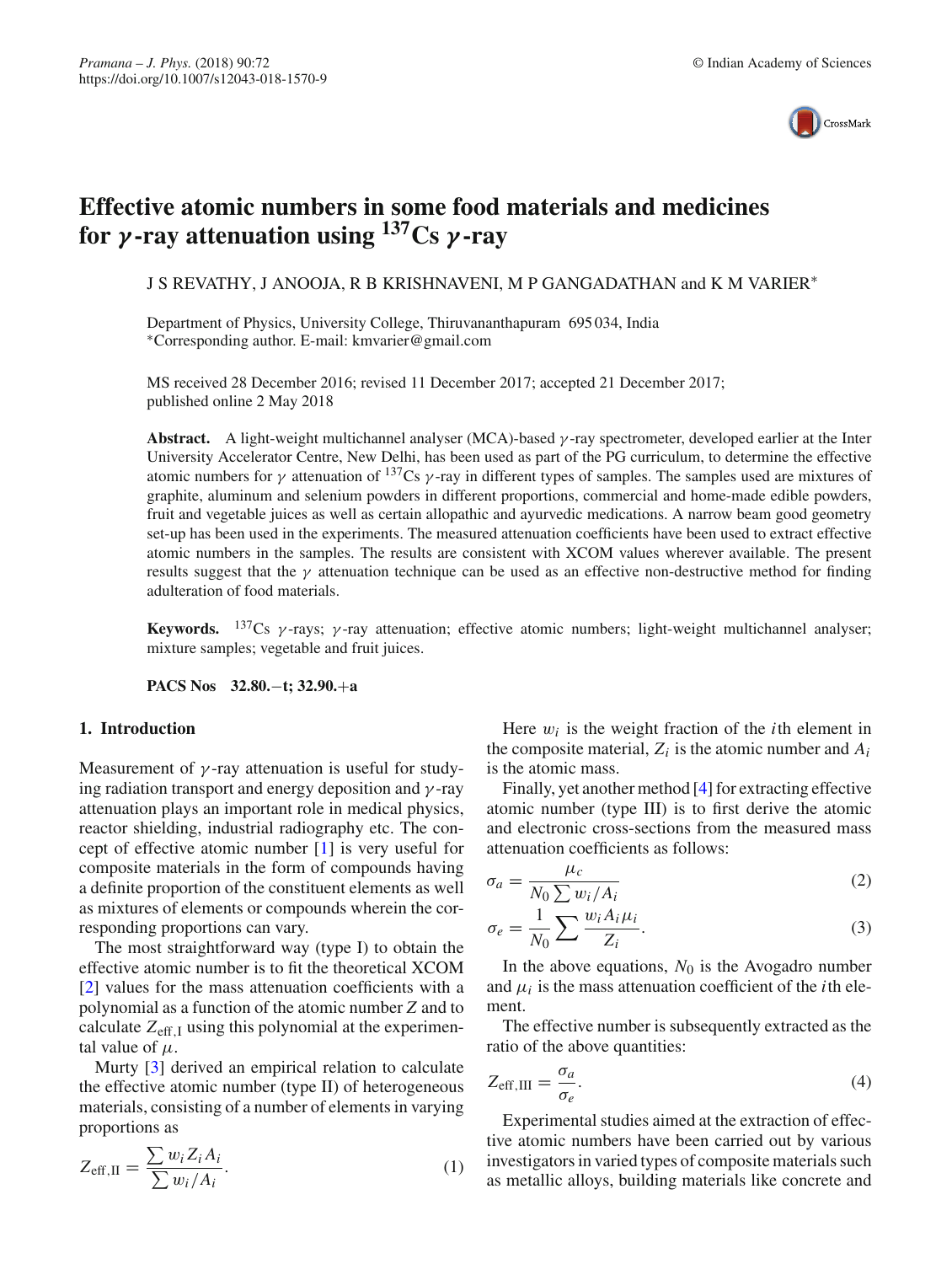cement etc. However, such studies have not been done on food materials like edible powders, fruit juices, vegetable extracts etc.

Also, the  $\gamma$ -ray attenuation technique can be used to study adulteration in food items, especially as the method is non-destructive. Chikkappa and Ramesh [\[5\]](#page-4-4) effectively applied the method to detect melanin contamination in solid milk powder.

In the present study, we have carried out measurements on  $\gamma$ -ray attenuation using  $137Cs$  γ-rays in powder mixtures of the elemental samples of carbon, aluminum, selenium, certain home-made and pure edible powders and their commercial counterparts, some fruit juices and vegetable extracts as well as certain allopathic and ayurvedic medications. From the results thus obtained, we have extracted the effective atomic numbers for  $\gamma$ -ray attenuation using the three methods as described above.

The measurements with the elemental powder absorbers and their mixtures have been carried out for validating the experimental set-up. The studies using edible powders, medicines, juices and vegetable extracts have been undertaken with a view to explore the possibility of applying the technique of  $\gamma$ -ray attenuation for checking adulteration in food materials.

The details of the measurements and the results obtained therefrom are presented below.

#### **2. Experimental details**

A 137Cs source procured from BARC, Mumbai was used as the source of 661.6 keV  $\gamma$ -rays for the present study. The  $\gamma$ -rays were attenuated through the selected absorbers in a narrow-beam good geometry set-up with the source and detector aligned coaxially along a vertical axis and allowed to be detected by a well-shielded  $1'' \times 1''$  NaI[Tl] detector coupled to a 1<sup>"</sup> PMT. This detector forms part of a light-weight MCA-based  $\gamma$ spectrometer, developed earlier at the Inter University Accelerator Centre, New Delhi [\[6](#page-4-5)], and used effectively by Kiran *et al* [\[7](#page-4-6)[,8](#page-4-7)] for the estimation of radioactive  ${}^{40}$ K content in potassium salts and building materials. The data acquisition and data analysis are carried out using a python code, through a front-end GUI.

All the absorbers were in the form of powders or liquids and are taken in a glass beaker of  $11.5 \text{ cm}^2$  crosssectional area, placed on a suitable stand. A sensitive electronic balance was used to determine the thickness of the absorbers in units of  $g/cm<sup>2</sup>$ . The elemental powder absorbers of graphite, aluminum and selenium were obtained from standard companies and have better than 99.5% purity. Some of the edible powders have been procured from commercial sources and some have been home-made. Fruit juices and vegetable extracts have also been obtained from home as well as commercial sources. The allopathic and ayurvedic medications have been supplied by standard pharmaceautical companies.

The measurements have been done using the standard procedure of recording the  $\gamma$ -ray spectra of the incident  $\gamma$ -ray and those transmitted through the various absorbers and extracting the photopeak counts after subtracting the appropriate background counts, determined in a separate run. Comparing the incident and transmitted intensities for each absorber of measured area density, the mass attenuation coefficient is calculated. Thereafter, the corresponding effective atomic numbers are extracted via an interpolation of the theoretical XCOM values.

Typical uncertainties in the quoted attenuation coefficient values have been estimated to be about 2–3%, the major part of which arises from counting statistics and partly due to uncertainties/non-uniformities in the target thickness and mass measurement. The % uncertainties in the extracted effective atomic numbers are similar to that in the attenuation coefficients for type I, whereas those for type III are somewhat larger depending on the slope of the XCOM  $\mu$  plot vs. *Z*. Type II values have much less uncertainties as these depend only on the mass measurements which have been more accurate.

## **3. Results and discussion**

Table [1](#page-1-0) lists the experimental values of the mass attenuation coefficients in the case of the elemental powder absorbers of graphite, aluminum and selenium. For comparison with theory, the corresponding values obtained using the XCOM package [\[2\]](#page-4-1) are also given.

The experimental results for the mass attenuation coefficients of the mixture absorbers involving pure powder materials of graphite, aluminum and selenium in different proportions are presented in table [2.](#page-2-0) The effective atomic numbers for the mixtures are extracted from the theoretical XCOM values at different integral values of *Z* via interpolation.

<span id="page-1-0"></span>**Table 1.** Gamma-ray mass attenuation coefficients in pure elemental powders.

| Atomic number Element |           | Mass attenuation<br>coefficient $\rm (cm^2/g)$ |        |
|-----------------------|-----------|------------------------------------------------|--------|
|                       |           | Present expt.                                  | XCOM   |
|                       | C         | $0.0762 \pm 0.0026$                            | 0.0772 |
| 13                    | A1        | $0.0735 \pm 0.0024$                            | 0.0747 |
| 34                    | <b>Se</b> | $0.0711 \pm 0.0021$                            | 0.0697 |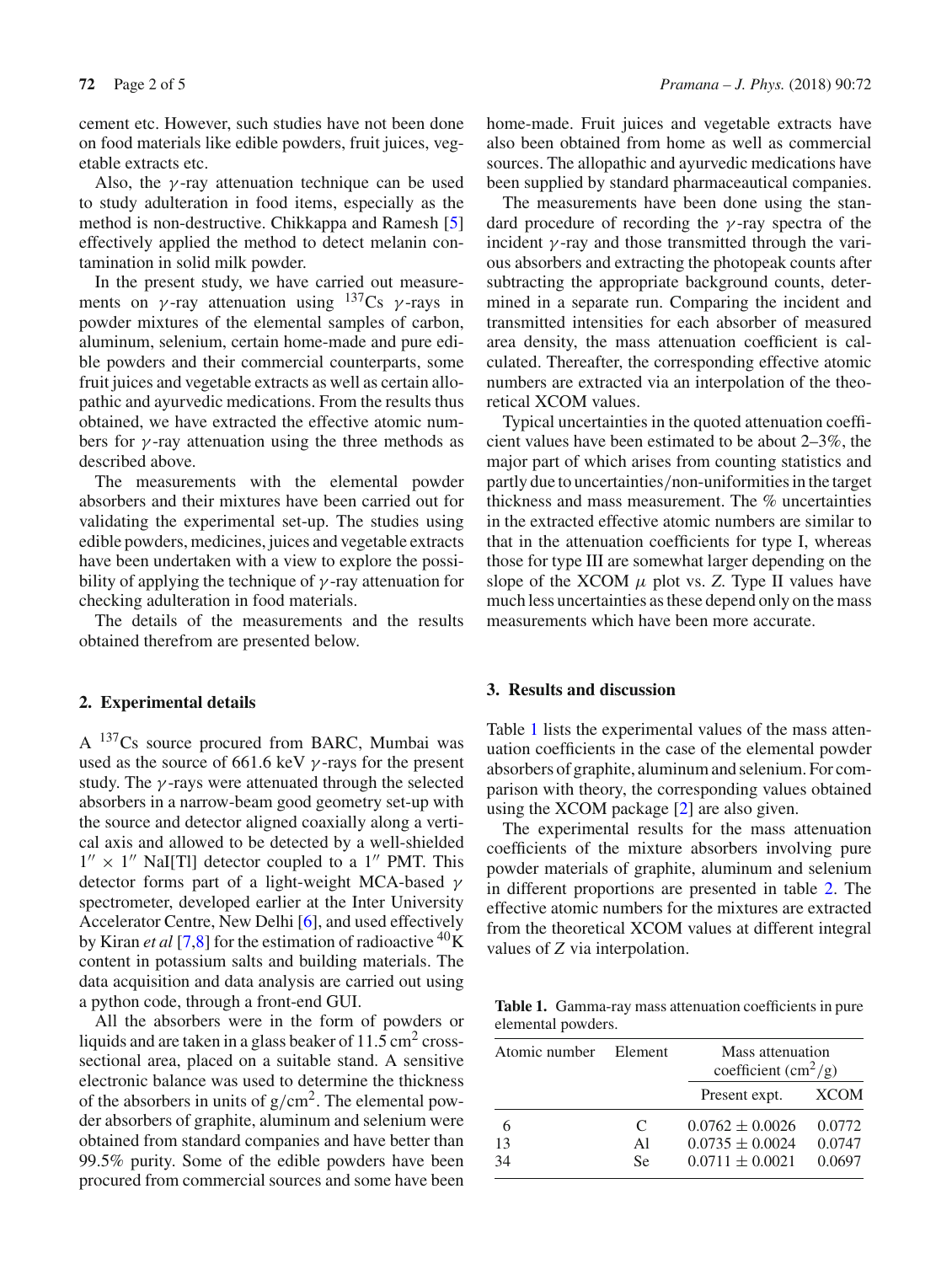| Mass attenuation<br>coefficient $\rm (cm^2/g)$ | $Z_{\rm eff}$                                                           |                 |
|------------------------------------------------|-------------------------------------------------------------------------|-----------------|
| Murty                                          | Expt.                                                                   | <b>XCOM</b> fit |
| 10.7                                           | $10.8 \pm 0.4$                                                          | $9.4 \pm 0.7$   |
| 8.5                                            | $8.5 \pm 0.4$                                                           | $7.9 \pm 0.6$   |
| 14.2                                           | $14.6 \pm 0.5$                                                          | $15.6 \pm 1.2$  |
| 11.0                                           | $11.3 \pm 0.4$                                                          | $13.9 \pm 1.1$  |
| 25.1                                           | $25.7 \pm 0.8$                                                          | $22.4 \pm 1.7$  |
| 19.0                                           | $18.6 \pm 0.6$                                                          | $19.3 \pm 1.6$  |
|                                                | <b>XCOM</b><br>0.0751<br>0.0758<br>0.0718<br>0.0728<br>0.0707<br>0.0720 |                 |

<span id="page-2-0"></span>**Table 2.** Gamma-ray mass attenuation coefficients and effective atomic numbers in metal powder mixtures.



<span id="page-2-1"></span>**Figure 1.** Comparison of spectra of direct  $\gamma$ -rays and the transmitted  $\gamma$ -rays through pure maida and packed version.

The present results are seen to be consistent with theoretical XCOM values. Also, for aluminum, our result for the mass attenuation coefficient agrees well with the value of 0.073 obtained by Pravina [\[9](#page-4-8)].

We see that the present experimental results for the effective atomic numbers for the mixtures of elemental powders of the three types agree among themselves.

Figure [1](#page-2-1) shows a comparison of the spectrum of the direct  $\gamma$ -rays from the source with the spectra of the  $\gamma$ -ray transmitted through the pure maida sample and the packed version, all collected for the same period of time. The spectra of the pure (unprocessed home-made) and packed maida samples apparently overlap on either side of the photopeaks, but definitely show a noticeable difference near the peak, amounting to about 4% difference in the net peak areas. Such a difference in the net photopeak areas translate to about 20% change in the natural logarithms and consequently in the calculated attenuation coefficients.

Table [3](#page-2-2) gives mass attenuation coefficients for various edible powders investigated in the present experiment. The corresponding effective atomic numbers are also listed.

In figure [2](#page-3-0) a histogram of the above data for the food powders is displayed. A typical error bar is indicated.

**Table 3.** Gamma-ray mass attenuation coefficients and effective atomic numbers in edible powders.

<span id="page-2-2"></span>

| Sample ID      | Absorber                                | Mass attenuation<br>coefficient $\rm (cm^2/g)$ | $Z_{\rm eff}$    |
|----------------|-----------------------------------------|------------------------------------------------|------------------|
|                | Pure chilly powder                      | $0.0785 \pm 0.0027$                            | $2.19 \pm 0.17$  |
| $\overline{2}$ | Packed chilly powder                    | $0.0997 \pm 0.0032$                            | $1.69 \pm 0.13$  |
| 3              | Pure coriander powder                   | $0.0751 \pm 0.0026$                            | $2.31 \pm 0.18$  |
| 4              | Packed coriander powder                 | $0.0867 \pm 0.0031$                            | $1.96 \pm 0.16$  |
| 5              | Pure turmeric powder                    | $0.1192 \pm 0.0035$                            | $1.38 \pm 40.11$ |
| 6              | Packed turmeric powder                  | $0.1066 \pm 0.0033$                            | $1.57 \pm 0.14$  |
| 7              | Maida                                   | $0.0889 \pm 0.0032$                            | $1.91 \pm 0.15$  |
| 8              | Packed maida                            | $0.0706 \pm 0.0022$                            | $2.50 \pm 0.21$  |
| 9              | Rice powder                             | $0.0826 \pm 0.0030$                            | $2.07 \pm 0.16$  |
| 10             | Packed rice powder                      | $0.0840 \pm 0.0031$                            | $2.03 \pm 0.16$  |
| 11             | Pure coffee powder                      | $0.0836 \pm 0.0031$                            | $2.04 \pm 0.16$  |
| 12             | Packed coffee powder mixed with chicory | $0.0734 \pm 0.0025$                            | $2.38 \pm 0.19$  |
| 13             | Pure coconut oil                        | $0.0854 \pm 0.0031$                            | $2.00 \pm 0.16$  |
| 14             | Pure coconut oil mixed with castor oil  | $0.0781 \pm 0.0027$                            | $2.21 \pm 0.18$  |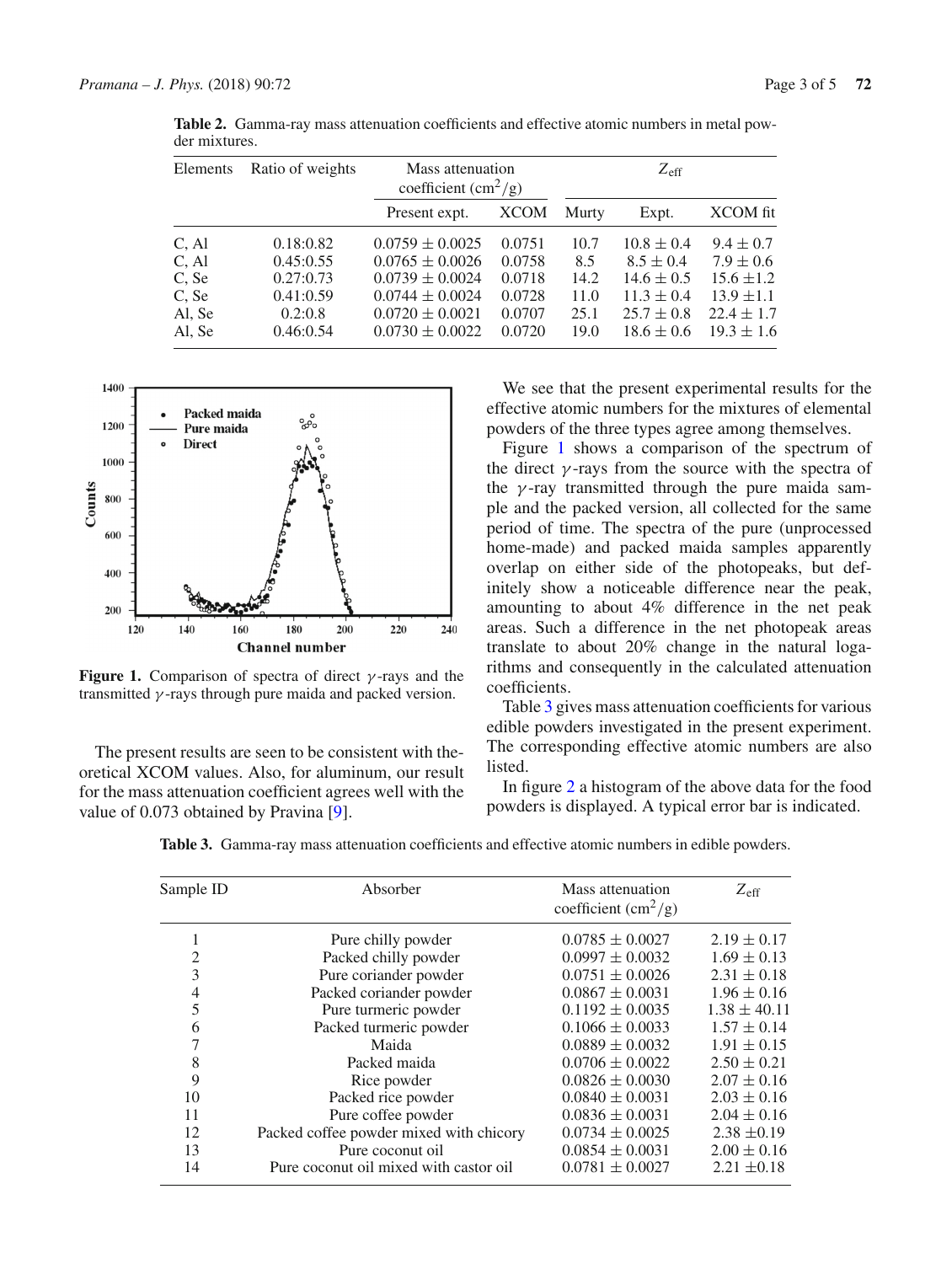

<span id="page-3-0"></span>Figure 2. Histogram for comparing effective atomic numbers in pure and packed food materials (typical error is displayed).

<span id="page-3-1"></span>

| <b>Table 4.</b> Gamma-ray mass attenuation coefficients and |  |  |
|-------------------------------------------------------------|--|--|
| effective atomic numbers in fruit juices.                   |  |  |

| Absorber                  | Mass attenuation<br>coefficient $\rm (cm^2/g)$ | $Z_{\rm eff}$   |
|---------------------------|------------------------------------------------|-----------------|
| Pure apple                | $0.076 \pm 0.0026$                             | $2.25 \pm 0.18$ |
| Pure green apple          | $0.084 \pm 0.0026$                             | $2.02 \pm 0.15$ |
| Bottled apple             | $0.081 \pm 0.0026$                             | $2.11 \pm 0.16$ |
| Pure orange               | $0.074 \pm 0.0026$                             | $2.32 \pm 0.18$ |
| Bottled orange            | $0.076 \pm 0.0026$                             | $2.26 \pm 0.18$ |
| Pure pineapple            | $0.092 \pm 0.0026$                             | $1.83 \pm 0.13$ |
| Bottled pineapple         | $0.074 \pm 0.0026$                             | $2.35 \pm 0.18$ |
| Pure mango                | $0.095 \pm 0.0026$                             | $1.77 \pm 0.13$ |
| Bottled mango             | $0.089 \pm 0.0026$                             | $1.90 \pm 0.15$ |
| Pure tomato               | $0.116 \pm 0.0026$                             | $1.43 \pm 0.12$ |
| Bottled tomato<br>ketchup | $0.073 \pm 0.0026$                             | $2.36 \pm 0.18$ |
| Pure grape                | $0.079 \pm 0.0026$                             | $2.17 \pm 0.16$ |
| Pure watermelon           | $0.103 \pm 0.0026$                             | $1.63 \pm 0.12$ |

<span id="page-3-2"></span>**Table 5.** Gamma-ray mass attenuation coefficients and effective atomic numbers in vegetable extracts.

| Absorber     | Mass attenuation<br>coefficient $\rm (cm^2/g)$ | $Z_{\rm eff}$   |
|--------------|------------------------------------------------|-----------------|
| Cucumber     | $0.085 \pm 0.0026$                             | $1.99 \pm 0.17$ |
| Pumpkin      | $0.080 \pm 0.0026$                             | $2.14 \pm 0.17$ |
| Bitter gourd | $0.087 \pm 0.0026$                             | $1.95 \pm 0.15$ |

Similar results in the case of fruit juices and vegetable extracts are presented respectively in tables [4](#page-3-1) and [5.](#page-3-2) For the fruit juices we have compared the results for the pure juices and the bottled versions.

Figure [3](#page-3-3) shows the histogram of the effective atomic numbers for the fruit and vegetable samples.



<span id="page-3-3"></span>Figure 3. Histogram for comparing effective atomic numbers in fruit and vegetable samples (typical error is displayed).

<span id="page-3-4"></span>

|  | Table 6. Gamma-ray mass attenuation coefficients   |  |  |
|--|----------------------------------------------------|--|--|
|  | and effective atomic numbers in allopathic syrups. |  |  |

| Absorber            | Mass attenuation<br>coefficient $\rm (cm^2/g)$ | $Z_{\rm eff}$   |
|---------------------|------------------------------------------------|-----------------|
| Allercet M          | $0.080 \pm 0.0028$                             | $2.13 \pm 0.16$ |
| Benadryl            | $0.087 \pm 0.0031$                             | $1.96 \pm 0.15$ |
| Delcon              | $0.074 \pm 0.0025$                             | $2.34 \pm 0.18$ |
| Diovol              | $0.073 \pm 0.0025$                             | $2.36 \pm 0.18$ |
| Fepanil             | $0.111 \pm 0.0033$                             | $1.49 \pm 0.12$ |
| <b>Health OK</b>    | $0.078 \pm 0.0027$                             | $2.19 \pm 0.17$ |
| Pulmovent-LS        | $0.065 \pm 0.0021$                             | $2.80 \pm 0.24$ |
| R.B. Tone           | $0.078 \pm 0.0027$                             | $2.20 \pm 0.17$ |
| R <sub>xmef-P</sub> | $0.076 \pm 0.0026$                             | $2.26 \pm 0.18$ |
| Terbu               | $0.085 \pm 0.0030$                             | $1.99 \pm 0.16$ |
| Windose             | $0.066 \pm 0.0022$                             | $2.72 \pm 0.23$ |
| Fimetone            | $0.070 \pm 0.0023$                             | $2.49 \pm 0.20$ |

<span id="page-3-5"></span>**Table 7.** Gamma-ray mass attenuation coefficients and effective atomic numbers in ayurvedic medicines.

| Absorber                  | Mass attenuation<br>coefficient $\rm (cm^2/g)$ | $Z_{\rm eff}$   |
|---------------------------|------------------------------------------------|-----------------|
| Natural honey             | $0.096 \pm 0.0030$                             | $1.76 \pm 0.14$ |
| Dhanyantharam<br>kuzhambu | $0.083 \pm 0.0027$                             | $2.06 \pm 0.17$ |
| Khadirarishtam            | $0.074 \pm 0.0025$                             | $2.34 \pm 0.18$ |
| Sukamaram<br>kashayam     | $0.076 \pm 0.0026$                             | $2.27 \pm 0.18$ |
| Sukumara<br>rasayanam     | $0.070 \pm 0.0022$                             | $2.49 \pm 0.20$ |

The results in the case of allopathic syrups and ayurvedic medicines are presented respectively in tables [6](#page-3-4) and [7.](#page-3-5)